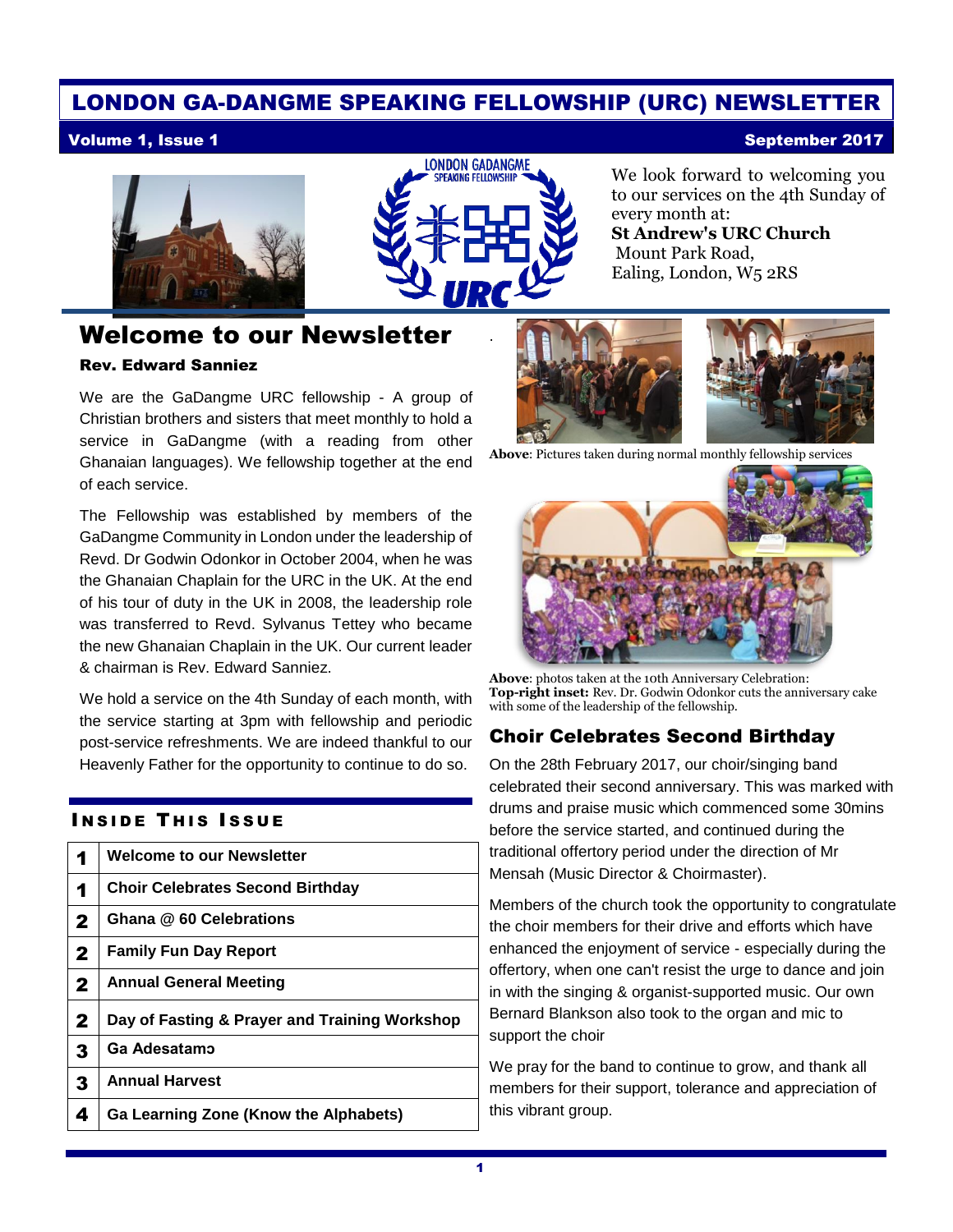# Ghana @ 60 Celebrations

A delegation from our Ga-Dangme Fellowship attended and participated in the Ghana @ 60 Anniversary celebrations at the Methodist Central Hall in Westminster on the 12th of March 2017. The scripture reading for the celebration was read in Ga by our own Mrs Julie Bortey.













Our annual family fun days as held in Tooting on Saturday 17th June. As usual we were thoroughly entertained by the Abladae Band. There was a variety of games brought in and enjoyed by all. The Oware, Ludo and Draughts stalls did brisk business with ladies while the gentlemen preferring to indulge in Spar (card game).

Thanks to the catering team for cooking and providing a large variety of Ghanaian food for the occasion. We are glad that the feedback which was given by the attendees indicated that the occasion was enjoyed by all. Thank too to you all, your family and friends for patronising this event.

### Annual General Meeting

The AGM for our fellowship was held on 28th May 2017 following the service. The Annual accounts for the fellowship were discussed amongst other things and accepted. As part of this meeting, elections were held for members to vote for replacement/retention of serving leaders within the fellowship. A complete list of the elected officers is on page 3 of this newsletter.

#### Day of Fasting & Prayer And Training Workshop

The fellowship summer Day of Prayer & Fasting took place on Saturday 19th August 2017 at the Shepherds Bush Road Methodist Church, London and was well attended. It was a day of real reflection under the theme

#### **"When The Holy Spirit Moves, There Must Be A Change"**

This was followed by a training workshop for the appointed Pastoral Care Leaders & Assistants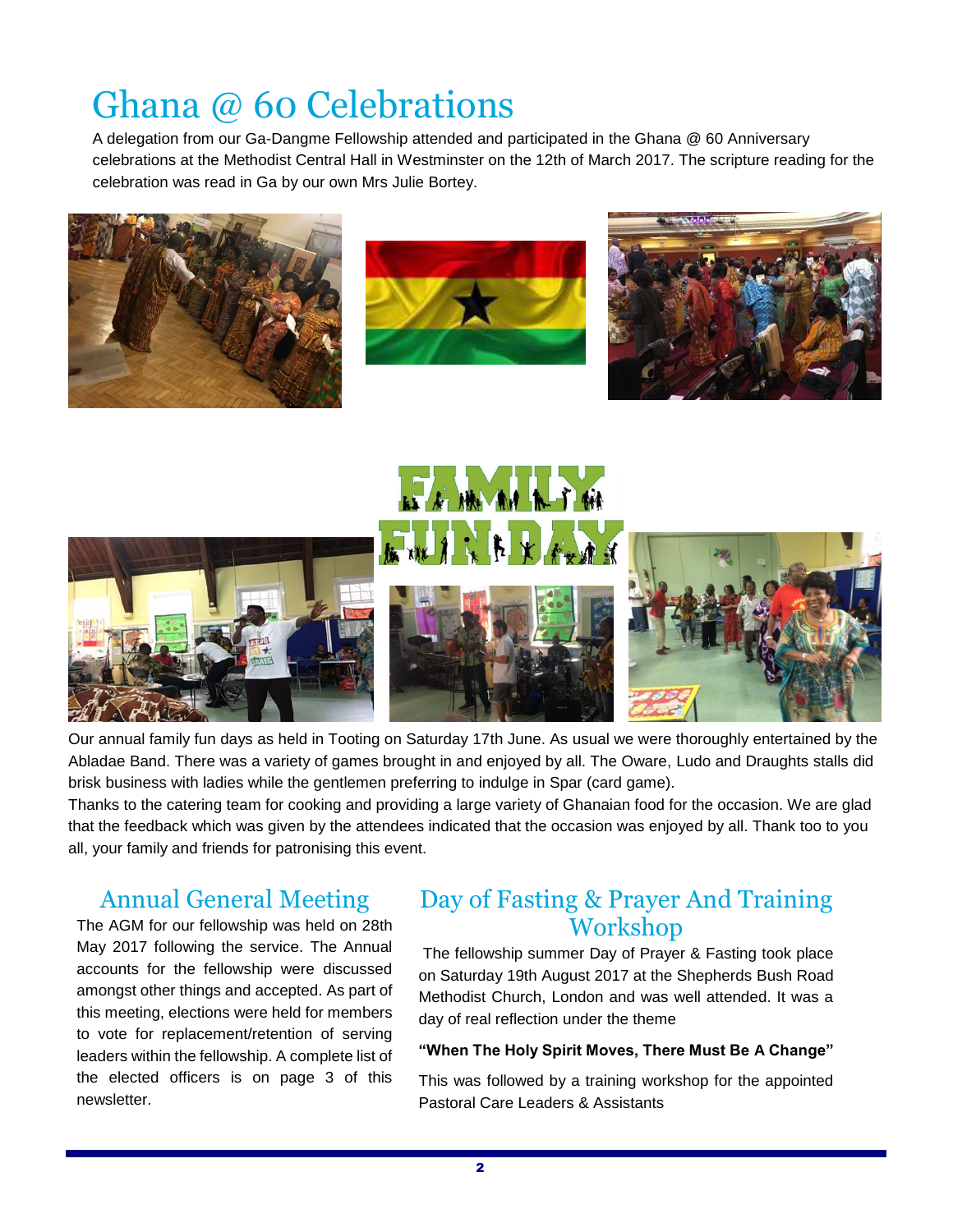## Ga Adesatamɔ (Storytelling)

Bei ko lε yoo ko hi shi kε ebihii etε. Klεŋklεŋ bi lε da ni etsɔ niiatsε. Mɔ ni dzi enyɔ lε tsɔ nilelɔ kpeteŋkple, shi Mensa, binuu nidzi etε lε, enilee eyafaa ni mɔfεεmɔ buɔ lε buuluu ni noko kpakpa edzεŋ egbε nɔ aba.

Gbiko beni mami lε tee koo mli eyatao lai le, ena gbekε nuu bibioo ko ta tso ko shishi. Eyiŋ dzi gbekε lε elaadze shi akε ni mɔbɔnalε gbɔmɔ dzi lε hewɔ lε ebɔilε efɔlɔi ahe sane bimɔ, shi gbekε lε haa lε hetoo. Yoo lε to eyiŋ akε ekε gbekε lε aya eshia koni etao efɔlɔi.

Beni ekεlε shε shia pε ni eku eyitsoi kusuu lε ni edzu ehe ehalε. Nɔŋŋ kεkε lε efee mɔfεεmɔ naakpεε akε gbekε lε boi wiemɔ: "Adopε dzimi ni edzi musu akε wɔɔku wɔ yitsoi hewɔ lε yoo okε miyitsoi lε awo miyitso nɔ aloo oona nibii ni baaba onɔ."

Ei wɔ yε sane mli. Yoo le kε akrowaŋ bii lε fεε boi wiemɔ. Te aafee teŋŋ ni moko aanyε ekε yitsɔi atsa yiteŋ ekoŋŋ. Shi adopε emanɔ mi akε ekε yoo le aaku esεε kεya koo lε mli ni eyadzie enaa. Yoo lε wekumεi tsu ayatsε ebihii enyɔ lε kεba. Niiatsε lε kε nilelɔ lε, mokomoko tsεε Mensa edzaakε abuɔ lε buuluu ni enyεŋ ewa yε gbεko gbεko nɔ.

Bihii lε ba pue ni shikatsε lε ka adopε lε shika hamo shi ekplεε shi mon ebi lε akε mεni ekε shika baafee yε koo lε mli. Binuu nidzi enyɔ nidzi enyɔ, nidzi bi nilelɔ lε bɔ mɔdεŋ akε eenyε ekε adopε lε ana ʃiʃinumɔ ko ʃi no hu eya dzaa.

Aklowa muu lε fεε nyiε yoo lε, bɔni ewo yala lε sεε kεyaʃi amεʃε maŋ klotia heni Mensa, binuu nidzi etε lε yɔɔ. Ewa amε ni ebi amε akε nεεgbε nyεkε mimami yaa? Akrowaŋ bii lε efoo edaŋ bɔni afee ni ame kafite be yε buuluu lε hewɔ, ʃi moko bɔ lε amaniε

Mensa bo sane lε toi ni ekεε adopε lε akεmiitobo abasa nεε kε oonyε okɔ tso nεε kedzε ni oyiŋ onane faamɔ yε ʃia ni bɔle he kεkpe lε mli lε, maha okε mi mami aya.

Adope lε here nɔ akε enεlε dzee noko ni ʃi ʃii abɔ fεε ni ebɔ he mɔdεŋ lε efɔ enane

ʃiʃi yε ʃia lε mli.

Kplann bo sεε beni enyεε he noko efee ni etolε hu lε, adopε lε wo enine nɔ ni ekεε yoo lε akε ohe yε nii ni eladze. Akrowa lεŋ bii lε ekomεi wo Mensa ta amεkɔŋ nɔ kε blɔmɔ akε buulu lε ahere emami; buulu hu he yε sεεnamɔ.

Amεna Ghana abε ko ni kεɔ akε 'nu mudzi hu nyεɔ gbeɔ la lε' akε anɔkwale ni.

## Annual Harvest

The annual Harvest is being planned for the 24th September this is our traditional thanksgiving and fund-raising service and will feature foodstuff & other fun products being sold/auctioned. There will be supper following the service.

#### Leadership Election.

At this year's AGM held on 28th May, elections were held for leadership roles within the fellowship. The results are as listed below.

**Secretary**

Evelyn Boateng

**Assistant Secretary** Christiana Ashare

**Pulpit Secretary** Lauretta Ribeiro-Nortey

**Treasurer** Edmund Abdo

**Assistant Treasurer** Nancy Ankrah

**Welfare Secretary** Reginald Otchwemah

**Assistant Welfare Secretary** Victoria Laryea

**Publicity Secretary** Ben Aryeetey

**Assistant Publicity Secretary** William Lartey

**Social & Catering Coordinator** Sarah Worburton

**Assistant Social & Catering Coordinator** Vida Vanderpuije

## **Nikasem**oi

Mεikomεi ʃwaa fɔɔ ʃwilii anɔ, ni mεikomεi hu okpɔŋɔi, ʃi wɔlε Yehowa wɔ Nyɔŋmɔ lε gbεi lε nɔ wɔ ʃwaa wɔ fɔɔ. **PSALM 20: 7**

Nɔni Nyɔŋmɔ etsuu he lε, kaabulε akε yakayaka noko. **ACTS 11: 15B**